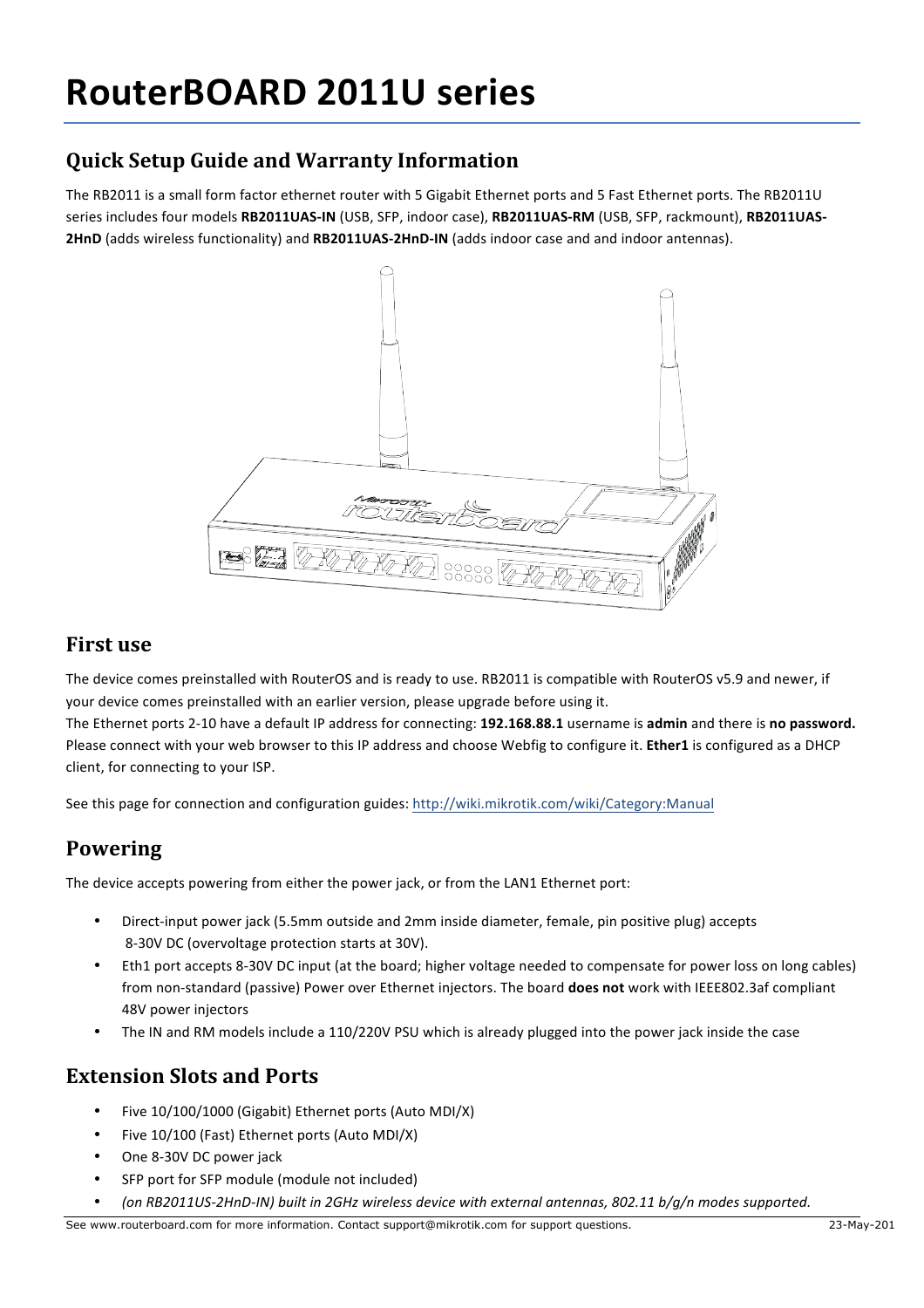### **Resetting the device**

In case you wish to return the device to its original configuration, you can use the RESET button (image Reset1). Hold this button during boot time until LED lights start flashing, then release the button to reset RouterOS configuration. You can use this procedure if you have forgotten the password to access the device, or simply wish to return the unit to its default configuration state.

#### **Buttons and Jumpers**

- RouterBOOT reset button (back side of the case) has several functions:
	- Hold the button before powering on the device, and at power up, the button will force load the backup bootloader. Continue holding the button for the other two functions of this button:
	- $\checkmark$  Release the button when green LED starts flashing, to reset RouterOS configuration. To not load backup bootloader, you can start holding the button after power is already applied
	- $\checkmark$  Release the button after LED is no longer flashing (~20 seconds) to cause device to look for Netinstall servers (required for reinstalling RouterOS over network)
- RouterOS reset jumper hole (bottom of the case): resets RouterOS software to defaults. Hold screwdriver pressed to this reset hole, and boot the device. Hold screwdriver in place until RouterOS configuration is cleared (10 seconds).

## **Operating System Support**

Currently tested operating system is MikroTik RouterOS (starting from version 5.9).

#### **Warranty**

**Copyright and Trademarks**. Copyright MikroTikls SIA. This manual contains information protected by copyright law. No part of it may be reproduced or transmitted in any form without prior written permission from the copyright holder. Router-BOARD, RouterOS, RouterBOOT and MikroTik are trademarks of MikroTikls SIA. All trademarks and registered trademarks appearing in this manual are the property of their respective holders.

Hardware. MikroTik warrants all RouterBOARD series equipment for the term of fifteen (15) months from the shipping date to be free of defects in materials and workmanship under normal use and service, except in case of damage caused by mechanical, electrical or other accidental or intended damages caused by improper use or due to wind, rain, fire or other acts of nature.

To return failed units to MikroTik, you must perform the following RMA (Return Merchandise Authorization) procedure. Follow the instructions below to save time, efforts, avoid costs, and improve the speed of the RMA process.

- 1. If you have purchased your product from a MikroTik Reseller, please contact the Reseller company regarding all warranty and repair issues, the following instructions apply ONLY if you purchased your equipment directly from MikroTik in Latvia.
- 2. We do not offer repairs for products that are not covered by warranty. Exceptions can be made for RB1000, RB1100 and RB1200.
- 3. Out-of-warranty devices and devices not covered by warranty sent to Mikrotik will be returned to the sender at sender's cost.

RMA Instructions are located on our webpage here: http://rma.mikrotik.com

**Manual**. This manual is provided "as is" without a warranty of any kind, expressed or implied, including, but not limited to, the implied warranty of merchantability and fitness for a particular purpose. The manufacturer has made every effort to ensure the accuracy of the contents of this manual, however, it is possible that it may contain technical inaccuracies, typographical or other errors. No liability is assumed for any inaccuracy found in this publication, nor for direct or indirect, incidental, consequential or other damages that may result from such an inaccuracy, including, but not limited to, loss of data or profits. Please report any inaccuracies found to support@mikrotik.com